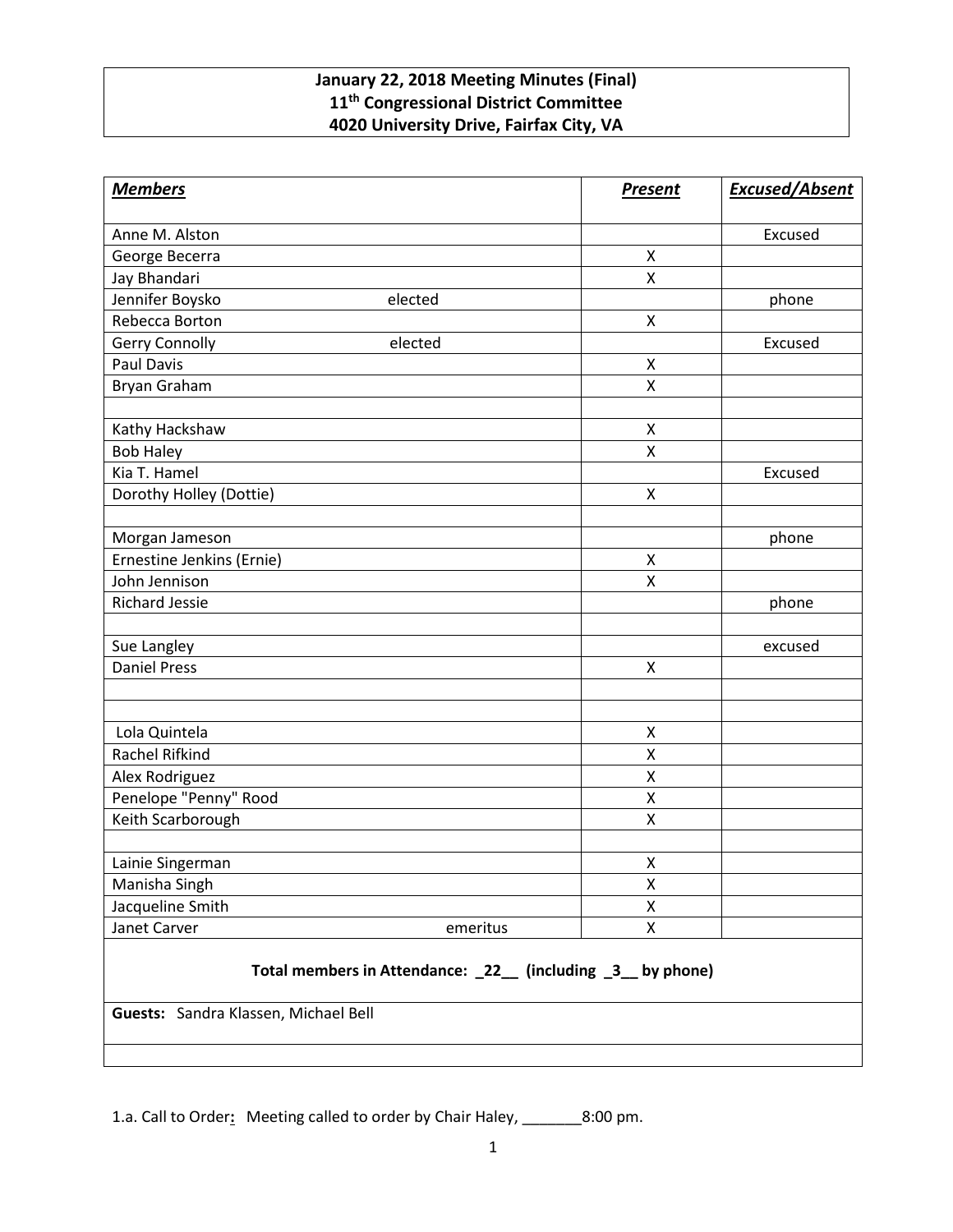| 1.b Roll Call: Jennison (late 8:12p)                                                                                                                          |                                                                                                                                                         |
|---------------------------------------------------------------------------------------------------------------------------------------------------------------|---------------------------------------------------------------------------------------------------------------------------------------------------------|
| 2. Guest Introductions - none                                                                                                                                 |                                                                                                                                                         |
| 3.a. Motion to Approve Agenda<br>Motion by __________<br>Discussion:<br>Vote: Approved by acclimation                                                         | 2nd by _____________                                                                                                                                    |
| 3.b. Approval of Minutes.<br>November 20, 2017 11th CD meeting @ Woodbridge<br>Motion by Penny 2nd by Lola<br>Discussion:<br>Vote: Approved by unanimous vote |                                                                                                                                                         |
| 4. Treasurer's Report - Rifkind as of 12/21/2017<br>Federal account<br>Non-federal account \$2,055.52                                                         | \$5,564.15                                                                                                                                              |
| Motion for report to be filed by ______________.<br>Accepted. No vote required.                                                                               |                                                                                                                                                         |
| 5. Chair's Report - Haley<br>- Recounts<br>- Central                                                                                                          |                                                                                                                                                         |
| Motion by Dan<br>Discussion: several voiced reasoning and support<br>Vote: Approved by unanimous vote                                                         | Motion for primary election for nomination for 11th congressional district<br>2nd by Keith                                                              |
| 6. Vice Chairs' Reports                                                                                                                                       | Fairfax - [Sue] /Lanie: FCDC Reorg. & Elections. Dan Lagana chair; & 5 new district chairs<br>11 CD members elected: Lanie, Lola, Bryan                 |
|                                                                                                                                                               | PWCo - Ernie: PWCo Reorg. & Elections. Don Shell chair<br>Upcoming - 4 town races: Haymarket, Occoquan, Dumphries, Quantico;<br>- mayor & school board. |
|                                                                                                                                                               | Communications - Lainie (& Rebecca): nothing new                                                                                                        |
| 7. Jurisdiction Reports:                                                                                                                                      | FfxCity - Penny/Kathy: FfxCity Reorg. Kathy chair (3rd term) Joe Harmon VC good turnout<br>Upcoming - May 1 elections mayor & school board              |
| 8. Tech/Comm working group<br>- Rebecca:<br>- Paul:                                                                                                           |                                                                                                                                                         |
| 9. Caucus/Committees<br>- Paul:                                                                                                                               |                                                                                                                                                         |